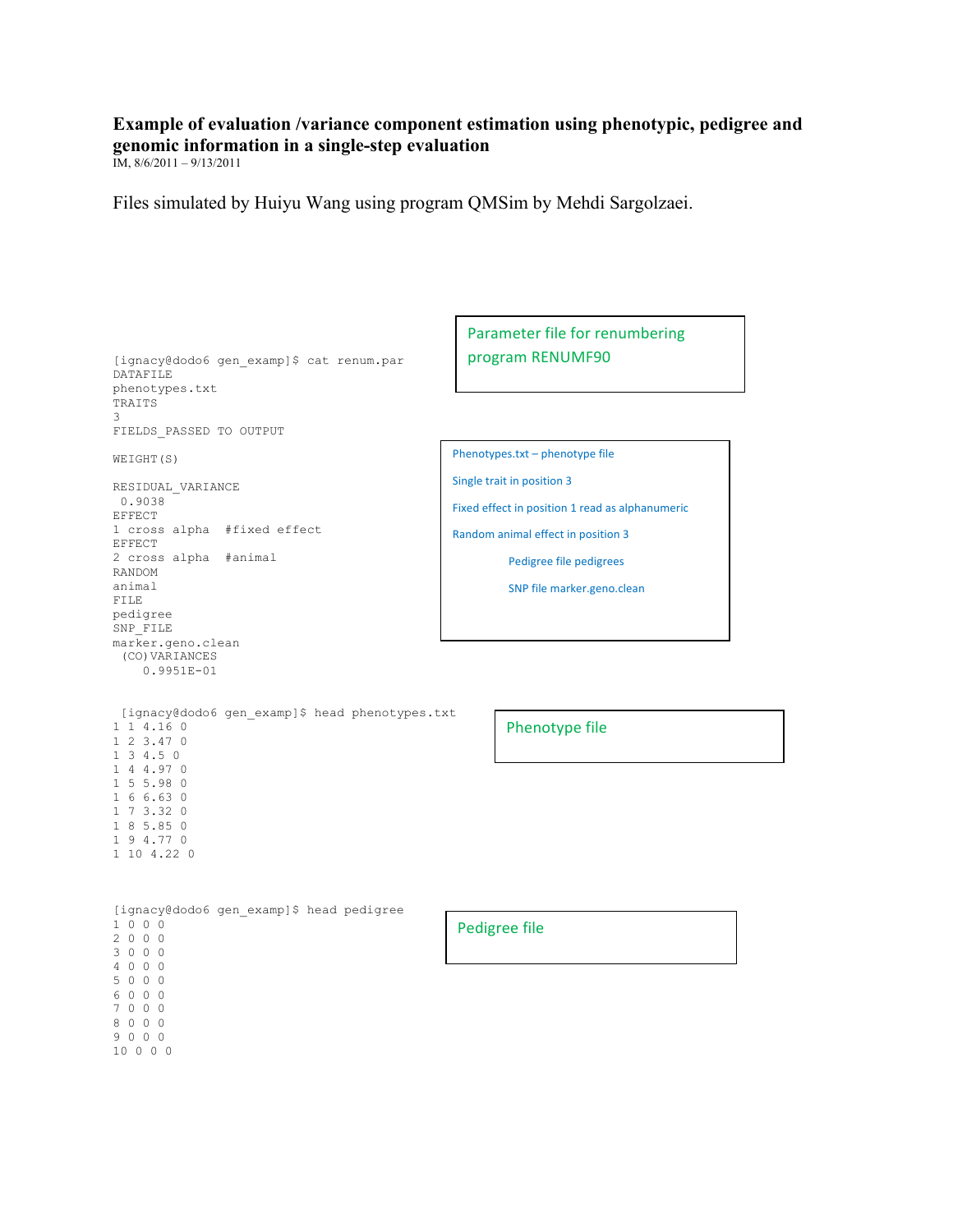[ignacy@dodo6 gen examp]\$ cut -c1-50 marker.geno.clean|head -10 8002 21101011002012011011010110111111211111210100 8014 21110101111101120221110111111112101112210100 8016 21100101202202021120210121102111202212111101 8018 21110111112201120210200020101022212211111100 8024 21110102201201111220210111102122201221111111 8038 11110000102100120201211121201022112111121111 8041 22210001201201121110210121202111102102121001 8063 20110101202202020212211101101120222012120021 8065 21110101111112111221110101010220212001110012 8083 10111011110010111111110112100111121011010121 [ignacy@dodo6 gen\_examp]\$ \$a/renumf90 RENUMF90 version 1.86 name of parameter file?renum.par renum.par datafile:phenotypes.txt traits: 3 fields passed: 4 R 0.9038 Processing effect 1 of type cross item\_kind=alpha Processing effect 2 of type cross item\_kind=alpha pedigree file name "pedigree" positions of animal, sire, dam, alternate dam and yob 1 2<br>3 0<br>0 3 0 0 SNP file name "marker.geno.clean" all pedigrees to be included Reading (CO)VARIANCES: 1 x 1 Maximum size of character fields: 20 Maximum size of record (max\_string\_readline): 800 Maximum number of fields innput file (max\_field\_readline): 100 hash tables for effects set up table expanded from 10000 to 20000 records<br>table expanded from 20000 to 40000 records table expanded from read 15800 records<br>table with 1 el 1 elements sorted added count<br>Effect group Effect group 1 of column 1 with 1 levels table expanded from 10000 to 10000 records added count Effect group 2 of column 1 with 15800 levels wrote statistics in file "renf90.tables" Basic statistics for input data (missing value code is 0)<br>
Pos Min Max Mean SD<br>
20 Pos Min Max Mean SD N  $3$  0.73000 8.8300 4.9793 1.0069 random effect with SNPs 2 type: animal file: marker.geno.clean read SNPs 1500 records<br>Effect group 1500 2 of column 1 with 15800 levels random effect 2 type:animal opened output pedigree file "renadd02.ped" read 15800 pedigree records Pedigree checks Number of animals with records: 15800 SNP file for the first 50 SNP Run of RENUMF90 1500 genotypes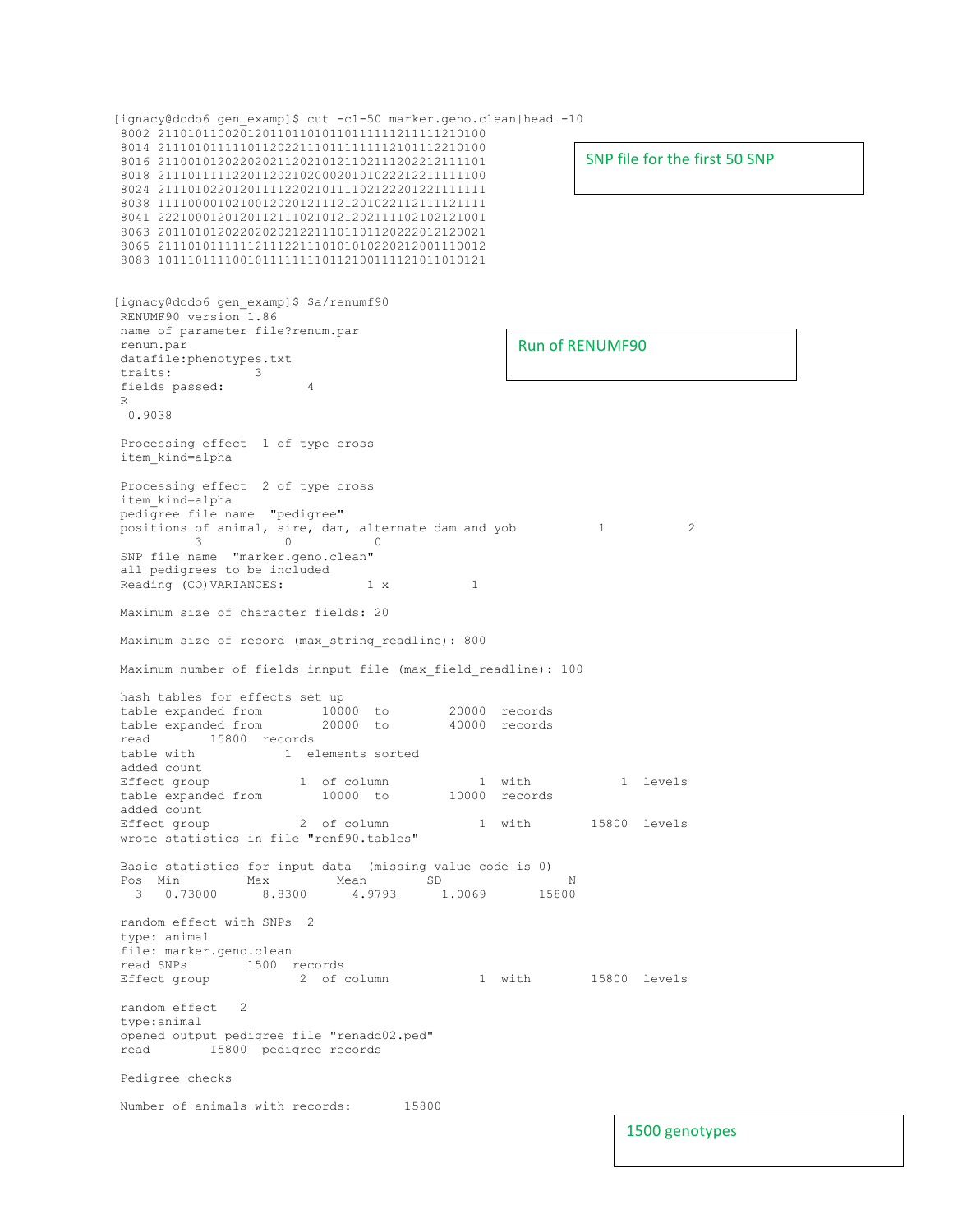```
Number of animals with genotypes: 1500
 Number of animals with records or genotypes: 15800
 Number of animals with genotypes and no records 0<br>Number of parents without records or genotypes: 0
Number of parents without records or genotypes:
Total number of animals: 15800
Wrote cross reference IDs for SNP file "marker.geno.clean XrefID"
 Wrote parameter file "renf90.par"
 Wrote renumbered data "renf90.dat"
[ignacy@dodo6 gen_examp]$ cat renf90.par
# BLUPF90 parameter file created by RENF90
DATAFILE
renf90.dat
NUMBER_OF_TRAITS
1NUMBER_OF_EFFECTS
 2
OBSERVATION(S)
    1
WEIGHT(S)
EFFECTS: POSITIONS IN DATAFILE NUMBER OF
  2 1 cross<br>3 15800 cross
         3 15800 cross 
RANDOM_RESIDUAL VALUES
  0.9038 
RANDOM_GROUP
 2
 RANDOM_TYPE
 add_animal
FILE
renadd02.ped 
(CO)VARIANCES
   0.9951E-01
OPTION SNP_file marker.geno.clean
 [ignacy@dodo6 gen_examp]$ head renadd02.ped
 1 5742 14705 1 0 2 1 0 0 14670
 2 2302 1384 1 0 2 1 0 0 12367
 3 4248 15309 1 0 12 1 0 2 9123
 4 4241 3492 1 0 2 1 0 0 7455
 5 14459 14202 1 0 2 1 0 0 5736
 6 1029 1292 1 0 2 1 0 3 5877
 7 10876 7596 1 0 2 1 0 0 9638
 8 13589 12642 1 0 2 1 0 0 14136
 9 7070 11562 1 0 2 1 0 0 6010
10 6449 2448 1 0 2 1 0 0 15498
[ignacy@dodo6 gen_examp]$ head renf90.dat
 4.16 1 5903 0
 3.47 1 3628 0
 4.5 1 1329 0
 4.97 1 14808 0
 5.98 1 12481 0
 6.63 1 10205 0
 3.32 1 7935 0
 5.85 1 5639 0
 4.77 1 3348 0
 4.22 1 1951 0
 [ignacy@dodo6 gen_examp]$ $a/blupf90
 name of parameter file?renf90.par
                                                          Parameter file for application
                                                          programs with renumbered fields
                                                            Renumbered pedigree file
                                                      Renumbered phenotype file
                                                         Run of BLUPF90
                                             renf90.par – phenotype file
                                             Single trait in position 1
                                             Two effects in model
                                             Fixed effect in position 1 cross-classified with 1 level (\mu)Animal effect in position 3
                                             Second effect (Random Group 2) is additive-animal with
                                             pedigree file renadd02.ped
                                             SNP file marker.geno.clean
```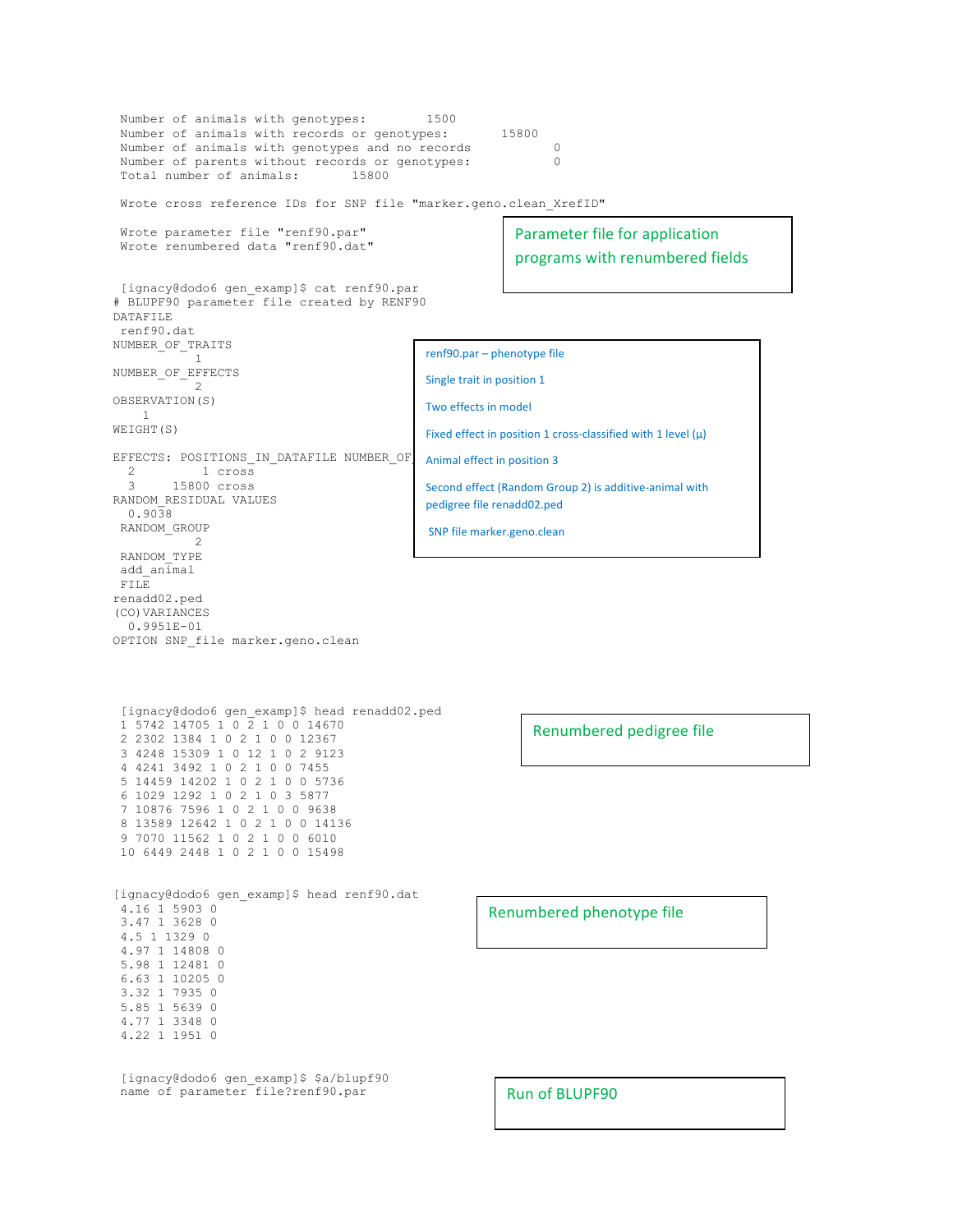```
* SNP file: marker.geno.clean
* SNP Xref file: marker.geno.clean_XrefID
* Frequency to Center Z=M-p to create G=ZZ'/k (default whichfreq = 2):
        \overline{2} BLUPF90 1.42
Parameter file: renf90.par
Data file: <br> renf90.dat<br> Number of Traits 1
Number of Traits 1
 Number of Effects 2
 Position of Observations 1
 Position of Weight (1) 0
Value of Missing Trait/Observation 0
EFFECTS
# type position (2) levels [positions for nested]
 1 cross-classified 2 1
 2 cross-classified 3 15800
Residual (co)variance Matrix
0.90380 
Random Effect(s) 2
Type of Random Effect: additive animal<br>
Pedigree File: renadd02.ped
 Pedigree File: renadd02.ped
 trait effect (CO)VARIANCES
  1 2 0.9951E-01
REMARKS
  (1) Weight position 0 means no weights utilized
  (2) Effect positions of 0 for some effects and traits means that such
     effects are missing for specified traits
 Data record length = 3
 # equations = 15801
G
0.99510E-01
 read 15800 records in 3.5994001E-02 s, 31601 nonzeroes
 read 15800 additive pedigrees
*-------------------------------------------------------------*
              Setup Genomic: Version 1.76
 \star \star* Modified relationship matrix (H) created for effect: 2 *
*-------------------------------------------------------------*
Read 15800 animals from pedigree file
Pedigree was in not chronological order (parent first format), reodering will be performed!!!
Current OPTIONS 
Genomic Matrix
 Make/Read Which Save Test File StorageType
    Make 1 F F G densem
Rel. Matrix A22
  Make/Read Which Save Test File StorageType<br>Make 4 F F A22 densem
           4 F F A22 densem
Inv. Genomic Matrix
Make/Read Which Save Test File StorageType
 Make 9 F F Gi densem
Inv. Rel. Matrix A22
  Make/Read Which Save Test File StorageType<br>Make 9 F F A22i densem
                 F F A22i densem
Genomic - A22 Matrix
  Make/Read Which Save Test File StorageType
    None 9 F F GmA22 densem
```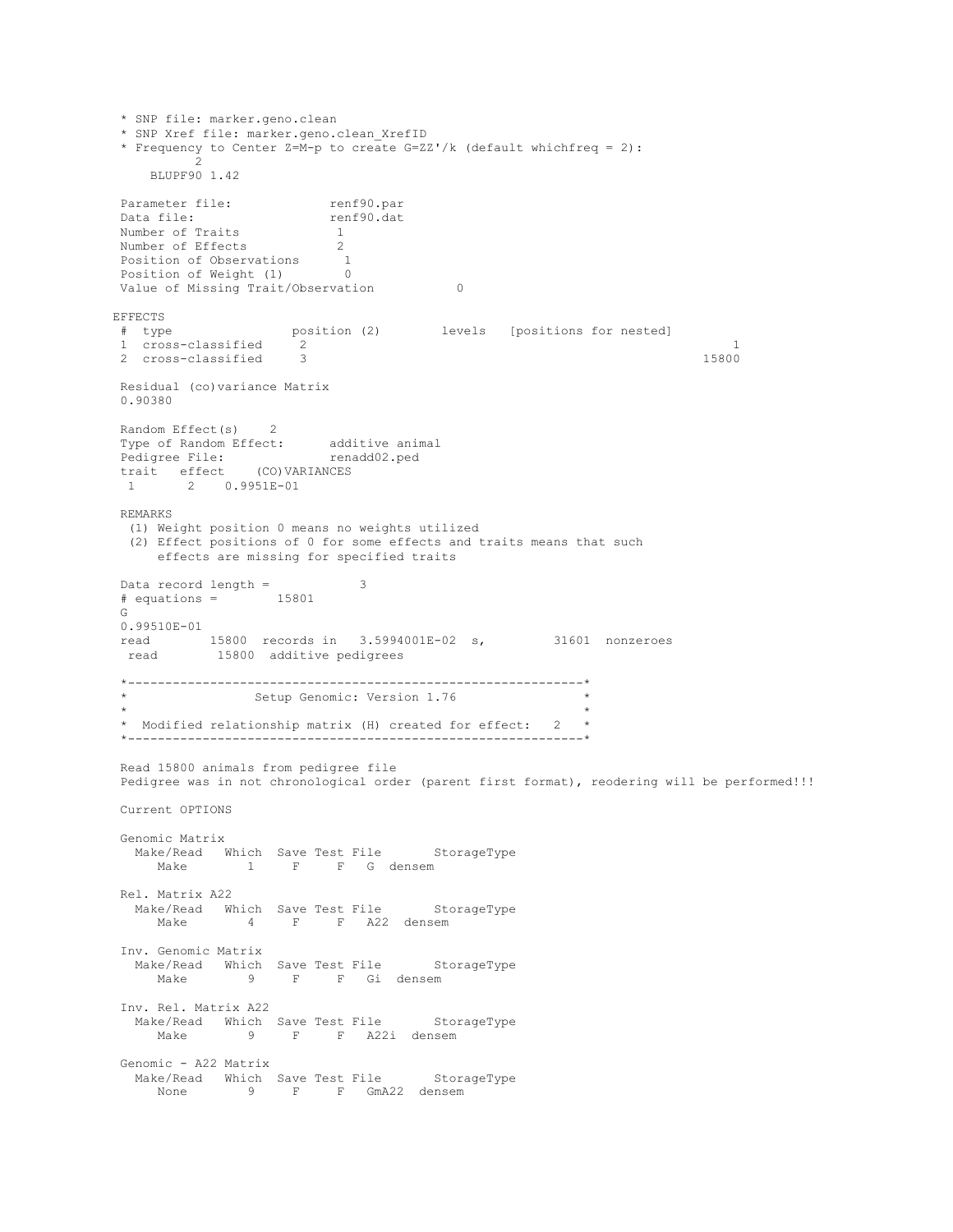Inv. Genomic- A22 Matrix Make/Read Which Save Test File StorageType Make 0 F F GimA22i densem Other options Allele Frequency file: freqdata Center Allele Frequency: 2 Scale Allele Frequency: 2<br>Scale Method: 1 Scale Method: Regression G on A: F<br>Tuned G Method: 2 Tuned G Method: 2 Creation of GimA22i tau inv(alpha G + beta A22 + gamma I + delta) - omega inv(A22) 0.950 0.050 gamma,delta 0.000 0.000 tau,omega 1.000 1.000 Number of Genotyped Animals 1500 Creating A22 Extracting subset of: 3432 pedigrees from: 15800 elapsed time: 0.0000 Calculating Inbreeding by M&L function.. elapsed time 1.0000020E-03 Calculating A22 Matrix by Colleau ...elapsed time 0.3299500 Statistic of Rel. Matrix A22 N Mean Min Max Var Diagonal 1500 1.001 1.000 1.250 0.000  $0.003$  0.000 Reading SNP file Column position in file for the first marker: 7 Format to read SNP file:  $(6x, 400000i1)$ <br>Number of SNPs : 3000 Number of SNPs : Number of Genotyped animals: 1500 Reading SNP file elapsed time 0.4639290 Statistics of alleles frequencies in the current population N: 3000 Mean: 0.501<br>Min: 0.132 0.132 Max: 0.890 Var: 0.014 Quality Control - Check call rate for animals Quality Control - Check Parent-Progeny Mendelian conflicts Total animals: 15800 - Genotyped animals: 1500 Number of Individual - Sire pairs: 470 Number of Individual - Dams pairs: 256 Number of Individual - Sire - Dam trios: 152 Checking SNPs for Mendelian conflicts Total number of parent-progeny evaluations: 726 Number of SNPs with Mendelian conflicts: 0 Checking Animals for Mendelian conflicts Statistics of alleles frequencies in the current population after Quality Control (MAF, monomorphic, call rate) N: 3000<br>Mean: 0.501 Mean: Min: 0.132 Max: 0.890 Var: 0.014 Locus Freq 0-2p 1-2p 2-2p Statistics for A22 Statistics for SNP file Several quality checks performed; no error messages as all files for this example have been simulated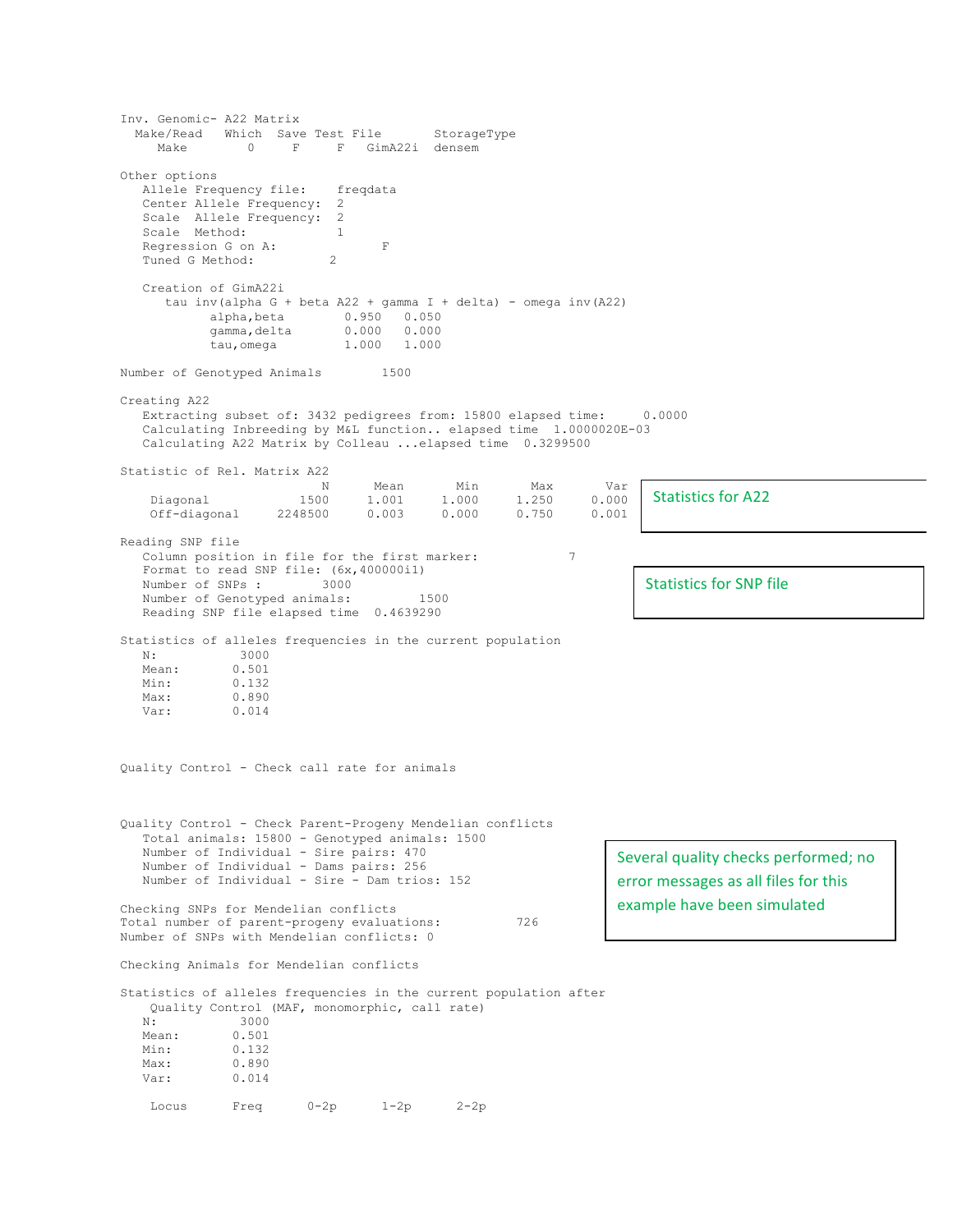1 0.751333 -1.502667 -0.502667 0.497333 2 0.382333 -0.764667 0.235333 1.235333 3 0.568667 -1.137333 -0.137333 0.862667 4 0.680000 -1.360000 -0.360000 0.640000 5 0.184333 -0.368667 0.631333 1.631333  $6$  0.298333 -0.596667 7 0.392000 -0.784000 0.216000 1.216000 8 0.379667 -0.759333 0.240667 1.240667 9 0.596667 -1.193333 -0.193333 0.806667 10 0.352333 -0.704667 0.295333 1.295333 Genotypes missings (%): 0.0000000E+00 Average denom. (scale): 1415.90178466665 Center Matrix elapsed: 8.3986998E-02 Creating G Matrix Calculating G Matrix Wall time: 08-05-2011 16h 57m 34s 213 MMP - OPTML Elapsed time 18.47419 Wall time: 08-05-2011 16h 58m 09s 371 Statistic of Genomic Matrix N Mean Min Max Var Diagonal 1500 0.999 0.889 1.463 0.002  $2248500 -0.001$ Correlation of Genomic Inbreeding and Pedigree Inbreeding Correlation: 0.3220 All elements - Diagonal / Off-Diagonal Estimating Regression Coefficients  $G = b0$  11' + b1 A + e Regression coefficients b0 b1 =  $-0.004$  0.997 Correlation all elements G & A 0.644 Off-Diagonal Using 70386 elements from A22 >= 0.02000 Estimating Regression Coefficients  $G = b0$  11' + b1 A + e<br>Regression coefficients b0 b1 = -0.006 1.000 Regression coefficients b0 b1 =  $-0.006$ Correlation Off-Diagonal elements G & A 0.660 Blend G as alpha\*G + beta\*A22: (alpha, beta)  $0.950$  0.050 Statistic of Genomic Matrix N Mean Min Max Var<br>1500 0.999 0.894 1.446 0.002 0.999 0.894 1.446<br>0ff-diagonal 2248500 0.000 -0.139 0.820 Off-diagonal 2248500 0.000 -0.139 0.820 0.002 Frequency - Diagonal of G N: 1500 Mean: 0.999<br>Min: 0.894 Min: 0.894 Max: 1.446 Range: 0.028<br>Class: 20 Class: #Class Class Count 1 0.8942 9 2 0.9218 86 3 0.9494 4 0.9770 480 5 1.005 361 6 1.032 139 7 1.060 51 8 1.087 16 Statistics of G calculated assuming current allele frequencies Correlations of off-diagonal elements of G and A22 is 0.660; low numbers indicated genotyped mistakes or poor pedigrees Diagonal elements of G should be 1± 0.2. Too large or too small elements indicate: Genotyping mistakes - Mixed lines See Simeone et al. (2011)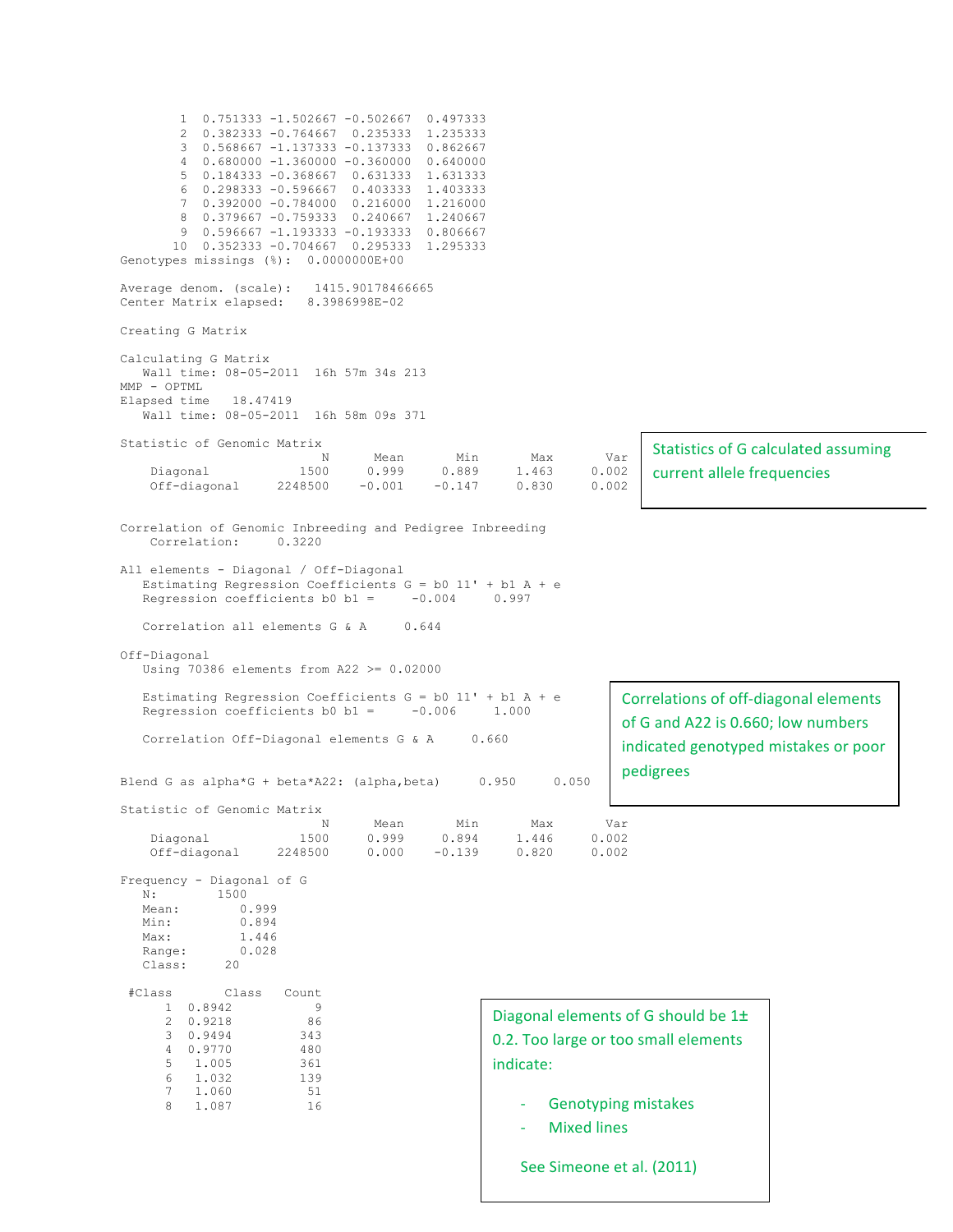| 9<br>1.115<br>6<br>10<br>1.142<br>2<br>11<br>1.170<br>$\mathbf{1}$<br>12<br>1.198<br>$\mathbf{1}$<br>13<br>1.225<br>$\mathbf{1}$<br>14<br>1.253<br>$\mathbf{1}$<br>15<br>1,280<br>0<br>16<br>1.308<br>0<br>17<br>1.336<br>0<br>18<br>1.363<br>2<br>19<br>1.391<br>$\mathbf{0}$<br>20<br>1.418<br>$\mathbf{1}$<br>21<br>$\Omega$<br>1.446 |                                                             |                                                  |                           |                         |                                                                                    |
|------------------------------------------------------------------------------------------------------------------------------------------------------------------------------------------------------------------------------------------------------------------------------------------------------------------------------------------|-------------------------------------------------------------|--------------------------------------------------|---------------------------|-------------------------|------------------------------------------------------------------------------------|
| Scale G matrix according to A22 - Method: 2<br>Diagonal A:<br>1.001<br>0.999<br>Diagonal G:<br>Diff G Diag - G OffDiag:<br>Diff A OffDiag - G OffDiag:<br>Diff A all - G all:<br>0.004<br>New Alpha: 0.948<br>New Beta:                                                                                                                  | Offdiagonal A:<br>Offdiagonal G:<br>0.999<br>0.004<br>0.050 | 0.003<br>0.000<br>(da-oa)/(dq-og):<br>:New Delta | All A:<br>All G:<br>0.004 | 0.004<br>0.000<br>0.998 | Difference:<br>0.998<br>Difference:<br>0.999                                       |
| ----------------------<br>Final Pedrigree-Based Matrix                                                                                                                                                                                                                                                                                   |                                                             |                                                  |                           |                         |                                                                                    |
| Statistic of Rel. Matrix A22<br>Ν<br>Diagonal<br>1500                                                                                                                                                                                                                                                                                    | Mean<br>1,001                                               | Min<br>1,000                                     | Max<br>1,250              | Var<br>0.000            |                                                                                    |
| Off-diagonal<br>2248500                                                                                                                                                                                                                                                                                                                  | 0.003                                                       | 0.000                                            | 0.750                     | 0.001                   | Statistics of G after scaling as in Chen<br>et al (2011) or Vitezica et al. (2011) |
| Final Genomic Matrix<br>-----------------------                                                                                                                                                                                                                                                                                          |                                                             |                                                  |                           |                         |                                                                                    |
| Statistic of Genomic Matrix<br>N<br>Diagonal<br>1500                                                                                                                                                                                                                                                                                     | Mean<br>1.001                                               | Min<br>0.896                                     | Max<br>1.447              | Var<br>0.002            | Statistics should be same as for A22.                                              |
| Off-diagonal<br>2248500                                                                                                                                                                                                                                                                                                                  | 0.003                                                       | $-0.134$                                         | 0.822                     | 0.002                   |                                                                                    |
| Correlation of Genomic Inbreeding and Pedigree Inbreeding<br>Correlation:<br>0.3363                                                                                                                                                                                                                                                      |                                                             |                                                  |                           |                         |                                                                                    |
| All elements - Diagonal / Off-Diagonal<br>Estimating Regression Coefficients $G = b0$ 11' + b1 A + e<br>Regression coefficients $b0 b1 =$<br>0.000<br>0.995                                                                                                                                                                              |                                                             |                                                  |                           |                         |                                                                                    |
| Correlation all elements G & A<br>0.663                                                                                                                                                                                                                                                                                                  |                                                             |                                                  |                           |                         |                                                                                    |
| Off-Diagonal<br>Using 70386 elements from $A22 \ge 0.02000$                                                                                                                                                                                                                                                                              |                                                             |                                                  |                           |                         |                                                                                    |
| Estimating Regression Coefficients $G = b0$ 11' + b1 A + e<br>Regression coefficients $b0 b1 =$<br>$-0.001$<br>0.998                                                                                                                                                                                                                     |                                                             |                                                  |                           |                         |                                                                                    |
| Correlation Off-Diagonal elements G & A<br>0.679                                                                                                                                                                                                                                                                                         |                                                             |                                                  |                           |                         |                                                                                    |
| Creating A22-inverse<br>Wall time: 08-05-2011 16h 58m 10s 866<br>Inverse using ginv2<br>elapsed time 3.54446100000000<br>Wall time: 08-05-2011 16h 58m 17s 691                                                                                                                                                                           |                                                             |                                                  |                           |                         |                                                                                    |
| Statistic of Inv. Rel. Matrix A22<br>N<br>1500<br>Diagonal<br>Off-diagonal<br>2248500                                                                                                                                                                                                                                                    | Mean<br>1.607<br>$-0.001$                                   | Min<br>1.056<br>$-1.067$                         | Max<br>9.221<br>0.533     | Var<br>0.575<br>0.001   | Statistics of $A_{22}$ <sup>-1</sup>                                               |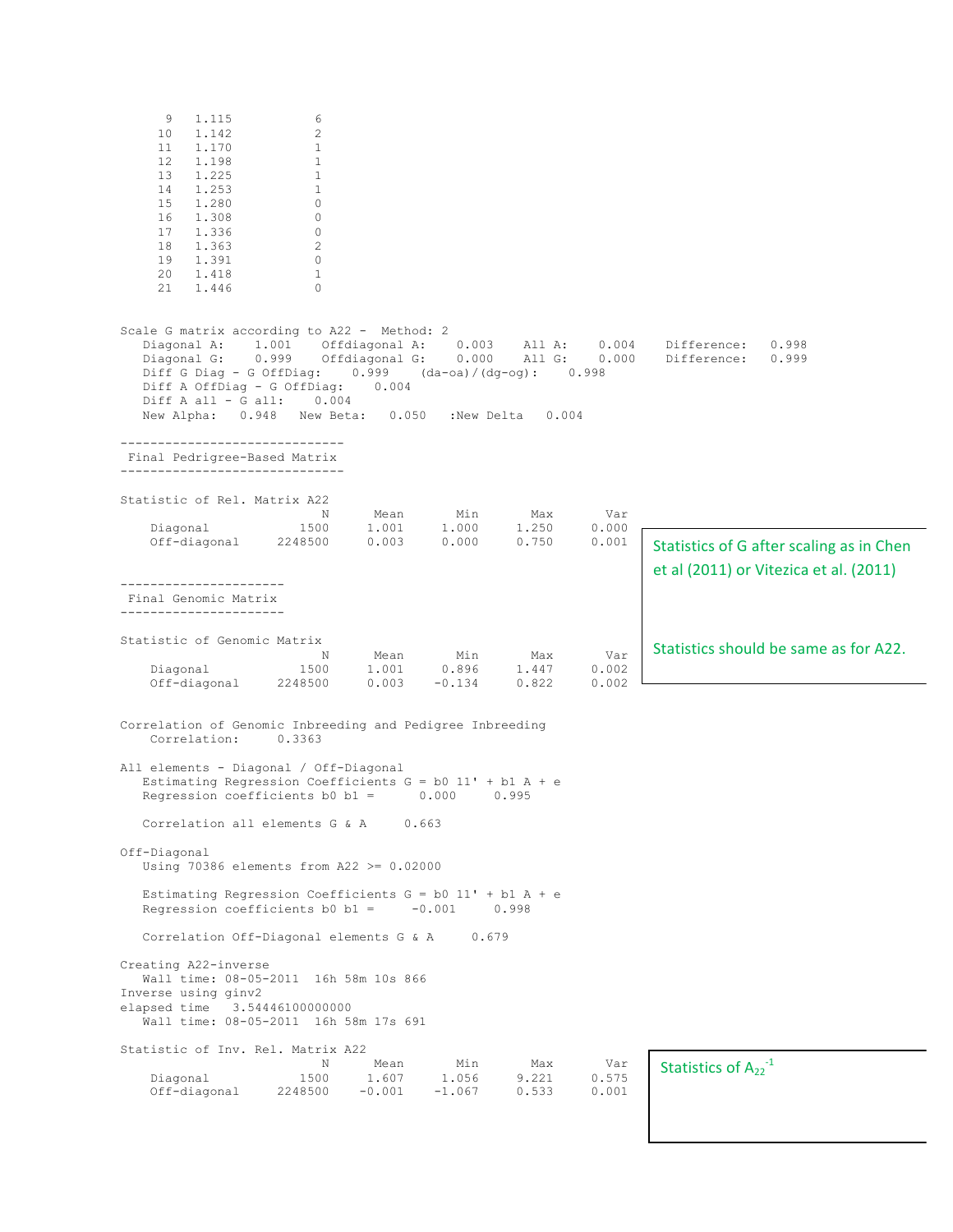Creating G-inverse Wall time: 08-05-2011 16h 58m 17s 987 Inverse using ginv2 elapsed time 4.24635400000000 Wall time: 08-05-2011 16h 58m 26s 044 Statistic of Inv. Genomic Matrix N Mean Min Max Var Diagonal 1500 8.007 3.597 64.893 21.055<br>Off-diagonal 2248500 -0.005 -12.697 6.632 0.056  $-0.005 -12.697$ Creating GimA22i in file: "GimA22i" Calculating GmA22/GimA22i Matrix Densem storage Calculating GmA22/GimA22i Matrix...elapsed time 0.1269817 Setup Genomic Done. wGimA22i 1.00000000000000 hash matrix increased from 100000 to 150000 % filled: 0.9000 hash matrix increased from 150000 to 225000 % filled: 0.9000 hash matrix increased from 150000 to 225000 % filled: 0.9000<br>hash matrix increased from 225000 to 337500 % filled: 0.9000 hash matrix increased from 225000 to 337500 % filled: hash matrix increased from 337500 to 506250 % filled: 0.9000 hash matrix increased from 506250 to 759375 % filled: 0.9000 hash matrix increased from 759375 to 1139062 % filled: 0.9000 hash matrix increased from 759375 to 1139062 % filled: 0.9000<br>hash matrix increased from 1139062 to 1708593 % filled: 0.9000 hash matrix increased from 1139062 to 1708593  $\frac{1}{8}$  filled:<br>finished peds in 30.68333 s, 1193064 nor finished peds in 30.68333 s, 1193064 nonzeroes round 1 convergence= 3.234776127905992E-004 round 2 convergence= 1.615955145159698E-005 round 3 convergence= 9.675137058360991E-006 round 4 convergence= 6.533482675941447E-006 round 5 convergence= 2.711751165983321E-006 round 6 convergence= 2.332461269941776E-006 round 7 convergence= 2.456943894174467E-006 round 8 convergence= 1.871032262736868E-006 round 9 convergence= 1.284186412756008E-006<br>round 10 convergence= 1.329888669790924E-006 round 10 convergence= 1.329888669790924E-006 round 11 convergence= 1.013837286072782E-006 12 convergence= 5.114506114473881E-007<br>13 convergence= 3.753500188088944E-007 round 13 convergence= 3.753500188088944E-007 round 14 convergence= 3.820984393489448E-007<br>round 15 convergence= 2.095981856753111E-007<br>round 16 convergence= 2.169734927778480E-007 round 15 convergence= 2.095981856753111E-007 round 16 convergence= 2.169734927778480E-007 round 17 convergence= 1.510655955054585E-007 round 18 convergence= 1.223093271086398E-007 round 19 convergence= 1.144208797870038E-007 round 20 convergence= 8.131400946583559E-008 round 21 convergence= 5.970377107478620E-008 22 convergence= 4.958048582709506E-008<br>23 convergence= 4.511531620309364E-008 round 23 convergence= 4.511531620309364E-008 round 24 convergence= 4.048457052994330E-008 round 25 convergence= 2.937262745711369E-008 round 26 convergence= 2.648645348704001E-008 round 27 convergence= 2.150250889347419E-008 round 28 convergence= 1.746122045422689E-008 round 29 convergence= 1.618313870088509E-008 round 30 convergence= 1.165694097818618E-008 round 31 convergence= 1.031631309612105E-008 round 32 convergence= 9.788567182973487E-009 round 33 convergence= 8.063648929061496E-009 round 34 convergence= 7.153780294469294E-009 35 convergence= 5.260743186938735E-009<br>36 convergence= 3.944149400934007E-009 round 36 convergence= 3.944149400934007E-009 round 37 convergence= 3.253701927083573E-009 round 38 convergence= 2.678116204640105E-009 round 39 convergence= 2.074353186297683E-009 round 40 convergence= 1.653655058622966E-009 round 41 convergence= 1.401145065904429E-009 round 42 convergence= 9.373315892660401E-010<br>round 43 convergence= 8.724286299791461E-010 round 43 convergence= 8.724286299791461E-010 round 44 convergence= 6.553627830375191E-010 round 45 convergence= 4.716428667053116E-010

Iteration starts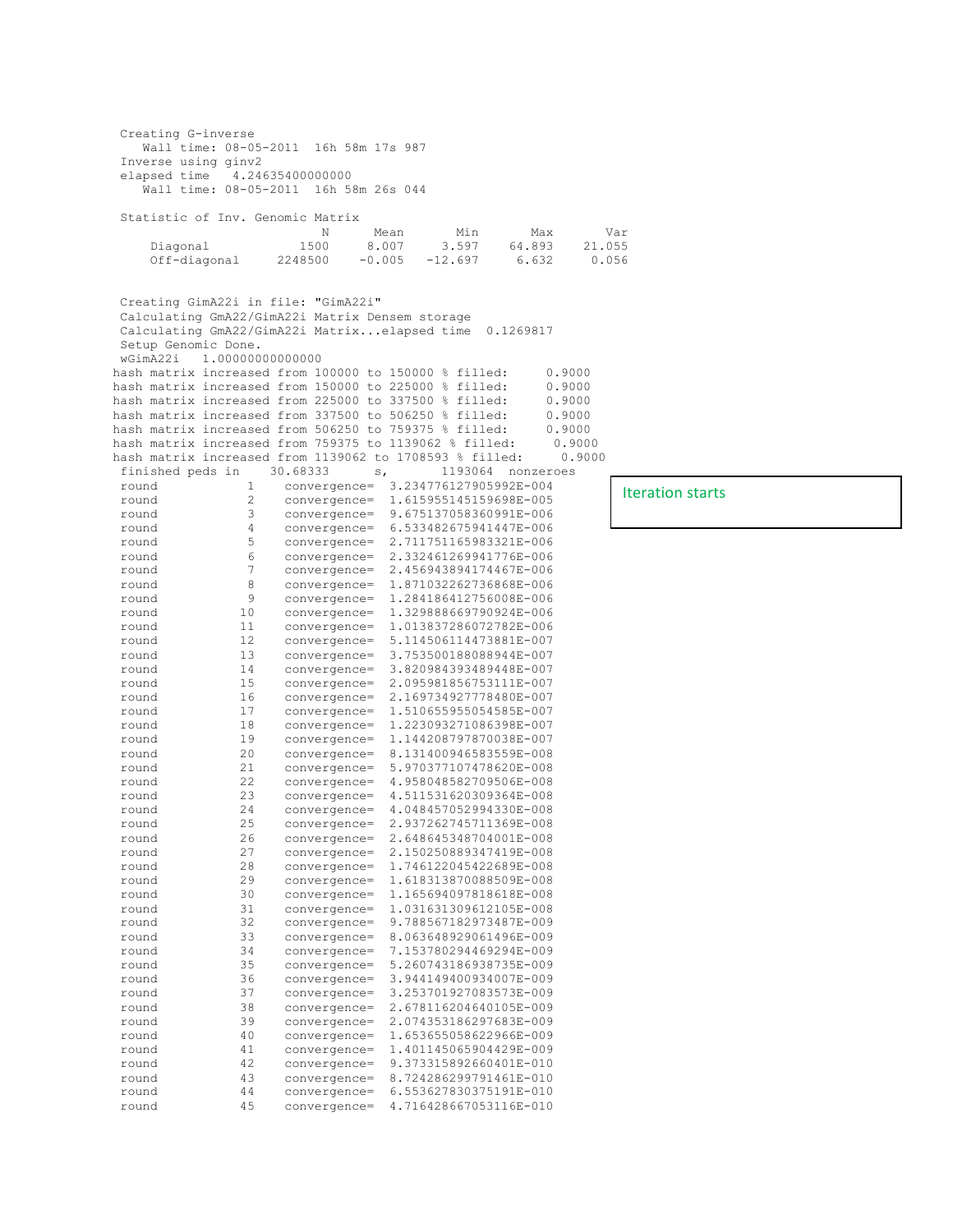round 46 convergence= 3.649381502432734E-010 round 47 convergence= 2.625651139847919E-010 round 48 convergence= 2.325031252144926E-010 round 49 convergence= 1.771064062729349E-010 round 50 convergence= 1.325427181900545E-010 round 51 convergence= 1.111050096588042E-010 round 52 convergence= 7.436448040171382E-011 round 53 convergence= 5.441259669264766E-011 round 54 convergence= 4.768035322194510E-011 round 55 convergence= 3.580400573533355E-011 round 56 convergence= 2.523714298051495E-011 round 57 convergence= 2.004049279348854E-011 round 58 convergence= 1.403093079468600E-011 round 59 convergence= 1.103086717074418E-011 round 60 convergence= 9.775746799707215E-012 round 61 convergence= 6.370679446364921E-012 round 62 convergence= 4.929036857250291E-012 round 63 convergence= 3.714643905760963E-012 round 64 convergence= 2.721030958617683E-012 round 65 convergence= 1.931029578758311E-012 round 66 convergence= 1.610472992188148E-012 round 67 convergence= 1.259204136643006E-012 round 68 convergence= 9.025592862452768E-013 68 iterations, convergence criterion= 9.025592862452768E-013 solutions stored in file: "solutions" [ignacy@dodo6 gen\_examp]\$ [ignacy@dodo6 gen examp]\$ head solutions trait/effect level solution<br>
1 1 4.97!<br>
1 2 1 0.10!<br>
1 2 2 0.33  $\begin{array}{cccccc} 1 & 1 & 1 & 4.97591211 \\ 1 & 2 & 1 & 0.10194865 \end{array}$ 2 1 0.10194865<br>2 2 0.33749439  $\begin{array}{cccc} 1 & 2 & 2 & 0.33749439 \\ 1 & 2 & 3 & 0.04475742 \end{array}$  $\begin{array}{cccc} 1 & 2 & 3 & 0.04475742 \\ 1 & 2 & 4 & -0.31055520 \\ 1 & 2 & 5 & 0.22368631 \end{array}$  $-0.31055520$  $1 2 5 0.22368631$ <br> $1 2 6 -0.09454804$ 1 2 6 -0.09454804<br>1 2 7 -0.03186435  $\begin{array}{cccc} 1 & 2 & 7 & -0.03186435 \\ 1 & 2 & 8 & 0.18033163 \end{array}$ 0.18033163 [ignacy@dodo6 gen\_examp]\$ [ignacy@dodo6 gen\_examp]\$ \$a/airemlf90 name of parameter file?renf90.par \* SNP file: marker.geno.clean \* SNP Xref file: marker.geno.clean\_XrefID \* Frequency to Center Z=M-p to create  $G=ZZ'/k$  (default whichfreq = 2): 2 AI-REMLF90 ver. 1.96 Parameter file: renf90.par<br>
Data file: renf90.dat Data file: Number of Traits 1 Number of Effects 2<br>Position of Observations 1<br>Position of Weight (1) 0 Position of Observations Position of Weight (1) 0 Value of Missing Trait/Observation 0 ……….. ……… Statistic of Inv. Genomic Matrix N Mean Min Max Var Diagonal 1500 8.007 3.597 64.893 21.055 Off-diagonal 2248500 -0.005 -12.697 6.632 0.056 Solution file Variance component estimation by AIREMLF90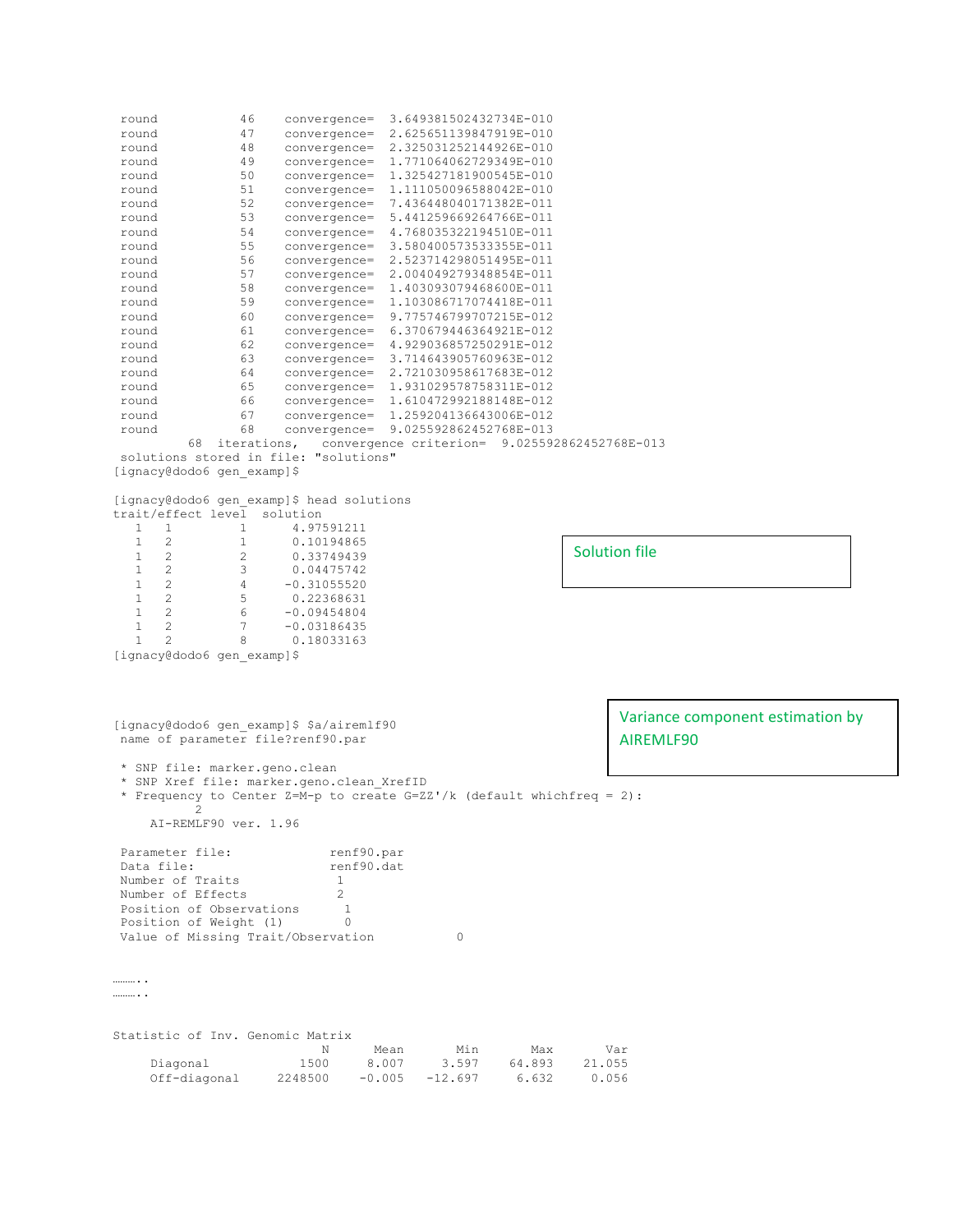Creating GimA22i in file: "GimA22i" Calculating GmA22/GimA22i Matrix Densem storage Calculating GmA22/GimA22i Matrix...elapsed time 0.1089821 Setup Genomic Done. wGimA22i 1.00000000000000 hash matrix increased from 85428 to 128142 % filled: 0.9000<br>hash matrix increased from 128142 to 192213 % filled: 0.9000<br>hash matrix increased from 192213 to 288319 % filled: 0.9000 hash matrix increased from 128142 to 192213 % filled: hash matrix increased from 192213 to 288319 % filled: 0.9000<br>hash matrix increased from 288319 to 432478 % filled: 0.9000 hash matrix increased from 288319 to 432478 % filled: 0.9000<br>hash matrix increased from 432478 to 648717 % filled: 0.9000 hash matrix increased from 432478 to 648717 % filled: 0.9000<br>hash matrix increased from 648717 to 973075 % filled: 0.9000 hash matrix increased from 648717 to 973075 % filled: 0.9000<br>hash matrix increased from 973075 to 1459612 % filled: 0.9000 hash matrix increased from 973075 to 1459612 % filled: 0.90<br>hash matrix increased from 85428 to 128142 % filled: 0.9000 hash matrix increased from 85428 to 128142 % filled: 0.9000<br>hash matrix increased from 128142 to 192213 % filled: 0.9000<br>hash matrix increased from 192213 to 288319 % filled: 0.9000 hash matrix increased from 128142 to 192213 % filled: hash matrix increased from 192213 to 288319 % filled: 0.9000<br>hash matrix increased from 288319 to 432478 % filled: 0.9000 hash matrix increased from 288319 to 432478 % filled: hash matrix increased from 432478 to 648717 % filled: 0.9000<br>hash matrix increased from 648717 to 973075 % filled: 0.9000 hash matrix increased from 648717 to 973075 % filled: hash matrix increased from 973075 to 1459612 % filled: 0.9000<br>finished peds in 32.01313 s, 1193064 nonzeroes 1193064 nonzeroes rank= 15801 \*\*\*\*\*\*\*\*\*\*\*\*\*\* \*\*\*\* FSPAK \*\*\* \*\*\*\*\*\*\*\*\*\*\*\*\*\* MPE / IM / MAE Jun 1994 SPARSE STATISTICS DIMENSION OF MATRIX  $=$  15801<br>PANK  $=$  15801  $RANK =$  15801 STORAGE AVAILABLE  $=$  7061497  $MAXIMUM NEEDED$  = 7061497<br>  $NZE IN UPPER TRIANGULAR$  = 1208865 NZE IN UPPER TRIANGULAR =  $1208865$ <br>NZE IN FACTOR =  $1521840$ NZE IN FACTOR NO. OF CALLS NUM FACT = 1<br>NO. OF CALLS SOLVE = 1 NO. OF CALLS SOLVE  $=$  1<br>NO OF CALLS SPARS SOLV = 0 NO. OF CALLS SPARS SOLV = 0<br>NO. OF CALLS DET / LDET = 0 NO. OF CALLS DET / LDET = NO. OF CALLS SPARS INV =  $1$ <br>TOTAL CPU TIME IN FSPAK =  $9.465561$  TOTAL CPU TIME IN FSPAK = 9.465561 TIME FOR FINDING ORDER = TIME FOR SYMBOLIC FAC = 0.676899<br>TIME FOR NUMERICAL FAC = 0.017693 TIME FOR NUMERICAL FAC =  $TIME FOR SOLVF = 2.01933$  $\begin{array}{ccc}\n\texttt{TIME FOR SOLVE} & = & 0.008995 \\
\texttt{TIME FOR SPARSE SOLVE} & = & 0.000000\n\end{array}$ TIME FOR SPARSE SOLVE = 0.000000 TIME FOR SPARSE INVERSE = 4.147369 -2logL = 43515.7413644011 : AIC = 43519.7413644011 In round 1 convergence= 0.423851780381002 delta convergence= 0.252173522062583 new R 0.58510 new G 0.28516  $-2logL = 53013.2734486053$  : AIC = 53017.2734486053 In round 2 convergence= 0.141351613622645 delta convergence= 0.117430758820623 new R 0.52205 new G 0.45696  $-2logL = 52800.6601605267$  : AIC = 52804.6601605267<br>In round 3 convergence= 1.725330565925358F-002 In round 3 convergence= 1.725330565925358E-002 delta convergence= 4.769938966058494E-002 new R 0.49575 new G  $0.52606$ <br>-2logL = 52785.2479463395 -2logL = 52785.2479463395 : AIC = 52789.2479463395 In round 4 convergence= 1.101891763451498E-004 delta convergence= 3.662497104484009E-003 new R